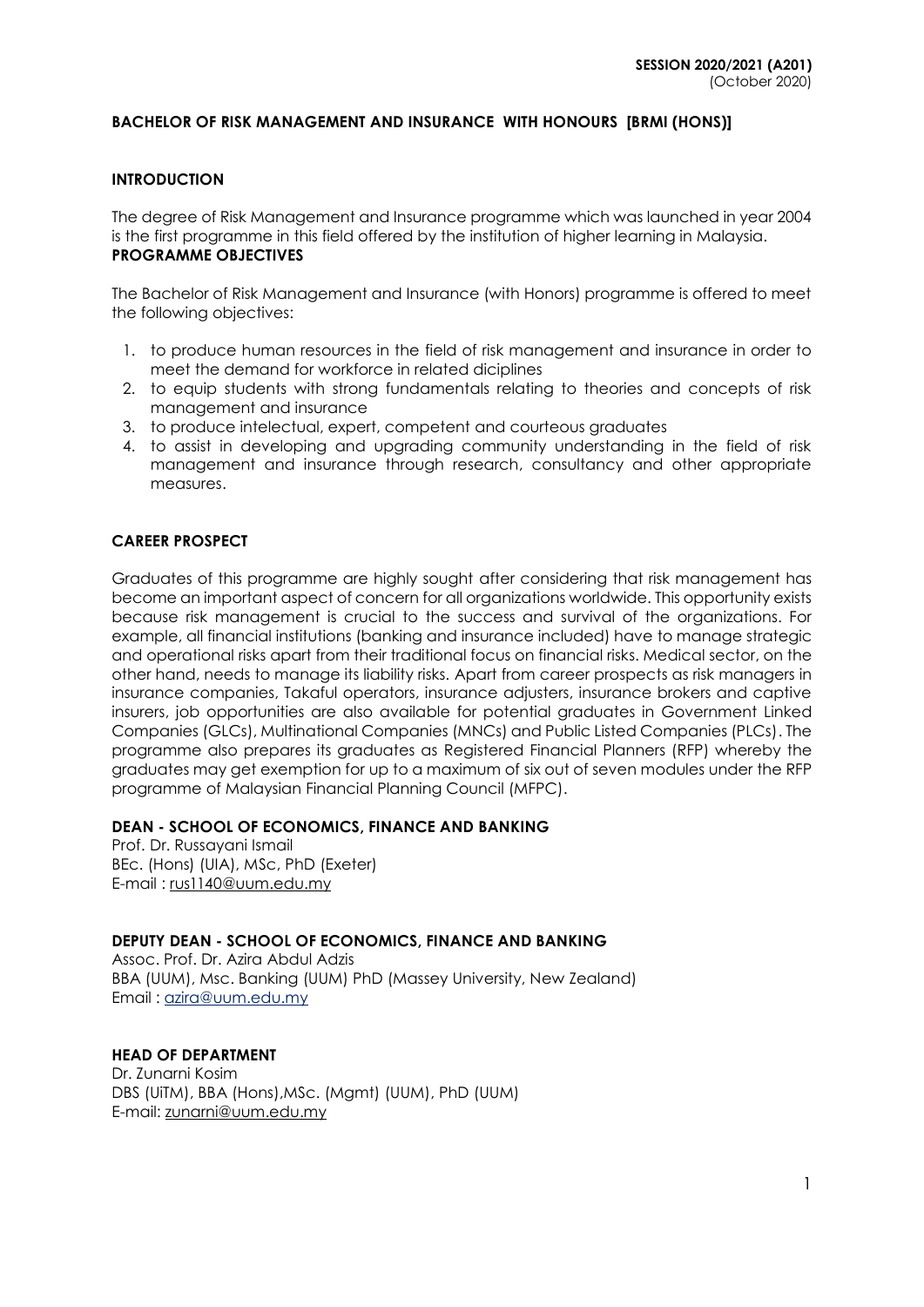## **PROGRAMME COORDINATOR**

Dr. Diara Md. Jadi BBA (UUM), MSc (Insurance & Risk Management)(City Uni.), Pg.Dip (Research Methods)(Uni. of Bradford), PhD (Management)(Uni. of Bradford), CFP Email : [diara@uum.edu.my](mailto:diara@uum.edu.my)

### **ASSOCIATE PROFESSORS**

Assoc. Prof. Dr. Arpah Abu Bakar BBA (Actuarial Sc.) (Risk Management & Insurance)(Wisconsin-Madison), MBA (Insurance) (North Texas), PhD (UUM) Email : [arpah@uum.edu.my](mailto:arpah@uum.edu.my)

Assoc. Prof. Dr. Lim Chee Chee BBA (Hons), MSc (Management) (UUM), PhD (City Univ.) Email : [cclim@uum.edu.my](mailto:cclim@uum.edu.my)

Assoc. Prof. Dr. Norlida Abdul Manab DPA (UiTM), BBA (Hons), MSc (Fin) (UUM/BAe), PhD (UiTM) Email : [norlida@uum.edu.my](mailto:norlida@uum.edu.my)

### **SENIOR LECTURERS**

Dr. Diara Md. Jadi BBA (UUM), MSc (Insurance & Risk Management)(City Uni.), Pg.Dip (Research Methods) (Uni. of Bradford), PhD (Management)(Uni. of Bradford) Email : [diara@uum.edu.my](mailto:diara@uum.edu.my)

Dr. Habibah Tolos Dip. Actuarial Sc. (UiTM), BSBA (Actuarial Sc.) (Hartford), MA (Mgt Systems) (Hull), PhD (Retirement Systems) (Hull) Email : [habibaht@uum.edu.my](mailto:habibaht@uum.edu.my)

Dr. Nazliatul Aniza Abdul Aziz BAcc (IIUM), MSc Finance (IIUM), PhD (UUM) Email : [nazliatul@uum.edu.my](mailto:nazliatul@uum.edu.my)

Dr. Zairol Azhar Auzzir DBS, BBA (Finance) (UiTM), MSc (Risk Mgmt.)(Glasgow Caledonian Uni.), PhD (Disaster Mgmt) (Uni. of Huddersfield) Email: [zairol@uum.edu.my](mailto:zairol@uum.edu.my)

Norliza Dasahi BSc (Actuarial Sc.) (Roosevelt Univ), MSc (Actuarial Sc.) (City Univ.), Syariah RFP Email : norliza@uum.edu.my

Shahrul Nizam Ahmad DBS, BBA (Ins) (UiTM), MCom (Risk Mgt & Ins) (New South Wales), IFP Email : shahrul@uum.edu.my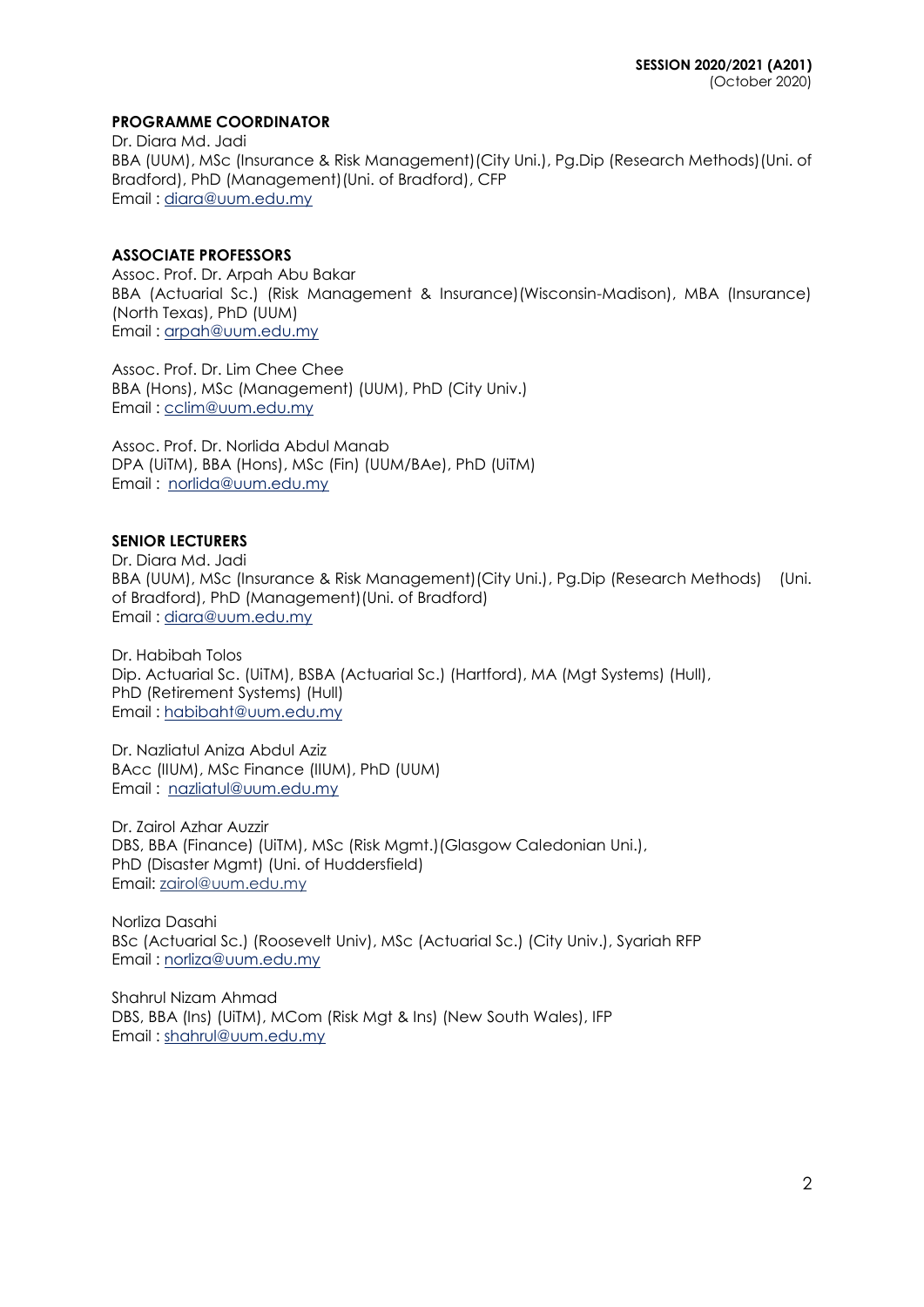# **VISITING SENIOR LECTURERS**

Dr. Mohammed Khalifa Abdelsalam Mohammed B. Tech. Pharmacy (Sabha University, Libya), MSc. (USM), PhD (UUM) Email: m.khalifa.abdelsalam@uum.edu.my

Dr. Waeibrorheem Waemustafa

B. Com (AMU, India), MBA (UUM), PhD (Credit Risk in Islamic & Conventional Banking)(UUM) Email: waeibrorheem@uum.edu.my

# **TUTORS**

Amar Yasier Razli\*\* Email: amaryasier@uum.edu.my

Robiaatul Adawiah Edrus\*\* Email: [robiaatul@uum.edu.my](mailto:robiaatul@uum.edu.my)

\*\* on study leave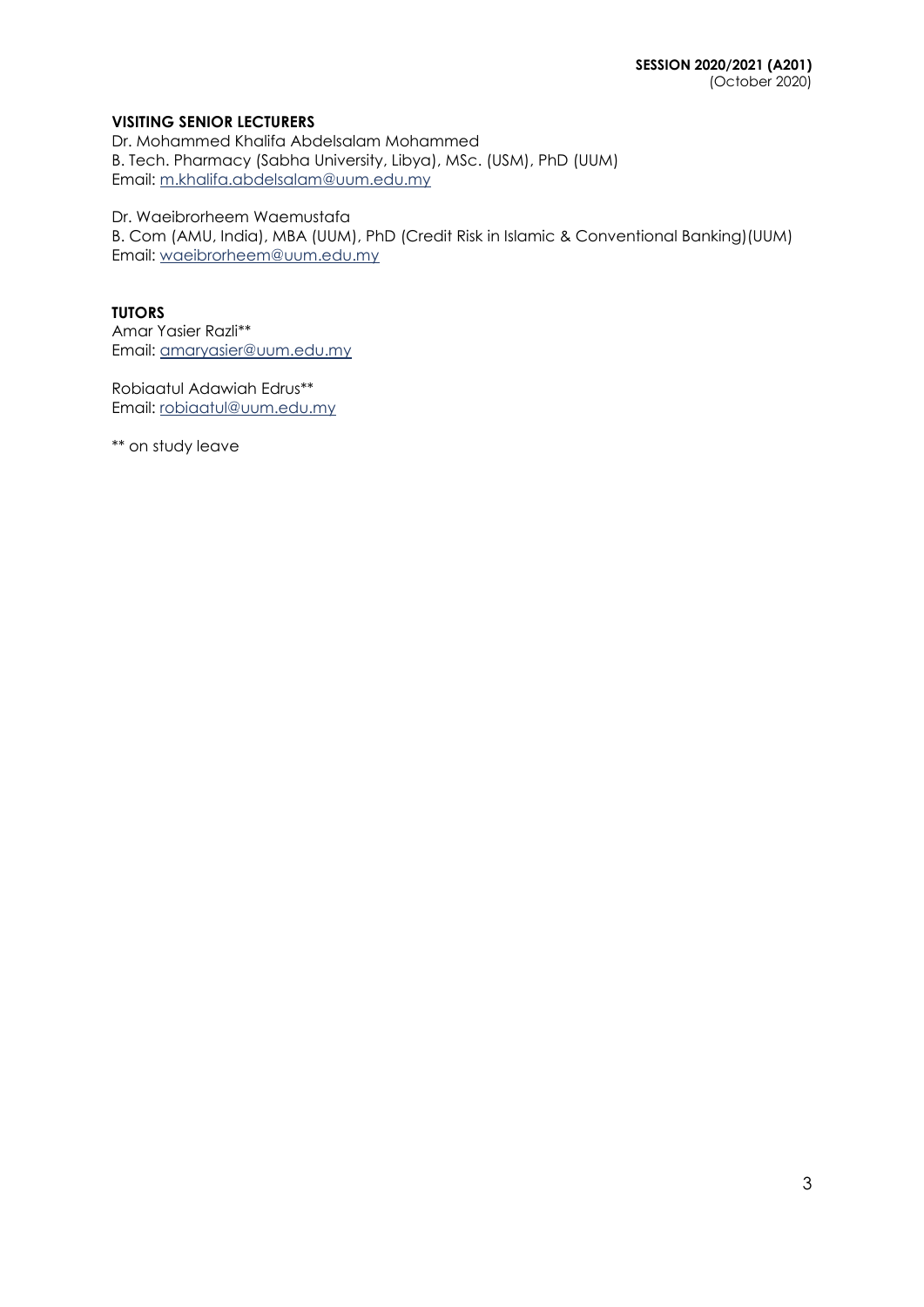### **PROGRAMME STRUCTURE FOR THE BACHELOR OF RISK MANAGEMENT AND INSURANCE WITH HONOURS [BRMI (HONS)]**

The Bachelor of Risk management and Insurance with Honours consists of the following **SIX (6)** components:

| <b>COMPONENT</b>                   | <b>CREDIT HOURS</b> |
|------------------------------------|---------------------|
| UNIVERSITY CORE COURSES<br>A       | 16                  |
| <b>ENGLISH CORE COURSES</b><br>B.  |                     |
| C. PROGRAMME CORE COURSES          |                     |
| D. MINOR COURSES                   | 18                  |
| <b>PROGRAMME ELECTIVES COURSES</b> | 12                  |
| <b>FREE ELECTIVE</b>               |                     |
| <b>TOTAL CREDIT HOURS</b>          | <b>129 HOURS</b>    |

To be awarded a Bachelor of Risk Management and Insurance with Honours, a student is required to take and pass a **minimum of 129 credit hours** which include courses in the programme structure as shown below:

# **A. UNIVERSITY CORE COURSES (16 CREDIT HOURS)**

i. Malaysian Students

| <b>CODE</b>     | <b>COURSE</b>                    | <b>CREDIT HOURS</b> |
|-----------------|----------------------------------|---------------------|
| <b>BPME1013</b> | Introduction to Entrepreneurship |                     |
| <b>MPU1013</b>  | Penghayatan Etika dan Peradaban  |                     |
| <b>MPU1043</b>  | Falsafah dan Isu Semasa          |                     |
| <b>SADN1033</b> | Malaysian Nationhood Studies     |                     |
| <b>VXXXXXXX</b> | Co-Curriculum                    |                     |
|                 | <b>TOTAL</b>                     |                     |

# ii. International Students

| <b>CODE</b>     | <b>COURSE</b>                       | <b>CREDIT HOURS</b> |
|-----------------|-------------------------------------|---------------------|
| <b>BPME1013</b> | Introduction to Entrepreneurship    |                     |
| MPU1043         | Falsafah dan Isu Semasa             | 3                   |
| OR              | OR                                  |                     |
| MPU1013         | Penghayatan Etika dan Peradaban     |                     |
| SBLF1093        | Malay as Foreign Language 1         |                     |
| <b>SADN1033</b> | <b>Malaysian Nationhood Studies</b> |                     |
| <b>VXXXXXXX</b> | Co-Curriculum                       |                     |
|                 | <b>TOTAL</b>                        |                     |

1. Choose any **ONE (1)** of the Co-Curriculum courses. Students are subjected to conditions determined by the respective courses.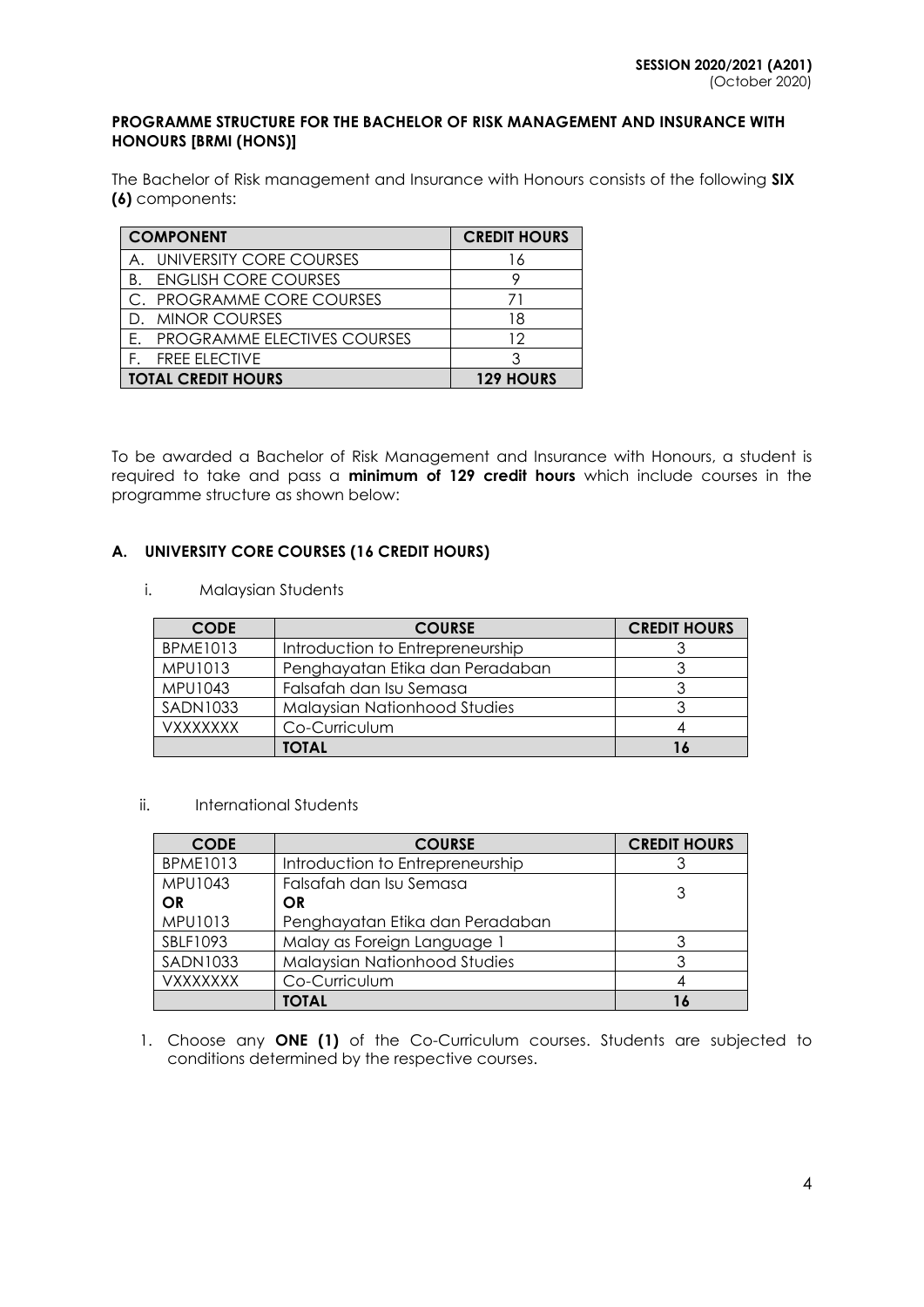# **B. ENGLISH CORE COURSES (9 CREDIT HOURS)**

A student is required to take English core courses according to the MUET result taken during the application process.

|             | <b>COURSE NAME</b>             |                     |
|-------------|--------------------------------|---------------------|
| <b>CODE</b> | <b>MUET BAND 1</b>             | <b>CREDIT HOURS</b> |
| SBLE1073    | Foundation English*            |                     |
| SBLE1063    | English Proficiency I          | 3                   |
| SBLE2113    | English Proficiency II         | 3                   |
| SBLE3123    | <b>English Proficiency III</b> | $\overline{3}$      |
|             | <b>TOTAL</b>                   | 9                   |
|             | <b>MUET BAND 2</b>             |                     |
| SBLE1063    | <b>English Proficiency I</b>   | 3                   |
| SBLE2113    | English Proficiency II         | 3                   |
| SBLE3123    | <b>English Proficiency III</b> | $\overline{3}$      |
|             | <b>TOTAL</b>                   | 9                   |
|             | <b>MUET BAND 3</b>             |                     |
| SBLE2113    | English Proficiency II         | 3                   |
| SBLE3123    | English Proficiency III        | $\overline{3}$      |
| SBLExxxx    | ESP <sub>1</sub>               | $\overline{3}$      |
|             | <b>TOTAL</b>                   | 9                   |
|             | <b>MUET BAND 4</b>             |                     |
| SBLE3123    | <b>English Proficiency III</b> | 3                   |
| SBLExxxx    | ESP <sub>1</sub>               | 3                   |
| SBLExxxx    | ESP <sub>2</sub>               | 3                   |
|             | <b>TOTAL</b>                   | 9                   |
|             | <b>MUET BAND 5 AND 6</b>       |                     |
| SBLExxxx    | ESP <sub>1</sub>               | 3                   |
| SBLExxxx    | ESP <sub>2</sub>               | 3                   |
| SBLExxxx    | ESP <sub>3</sub>               | 3                   |
|             | <b>TOTAL</b>                   | 9                   |

**Credit for Foundation course will not be calculated in the GPA and CGPA**

1. A student is required to choose any **English for Specific Purposes (ESP)** courses as offered and shown below:

| <b>CODE</b> | <b>COURSE NAME</b>                            |
|-------------|-----------------------------------------------|
| SBLE3133    | English For Small Group Communication         |
| SBLE3143    | <b>Report Writing</b>                         |
| SBLE3153    | <b>Hospitality English</b>                    |
| SBLE3163    | <b>Public Speaking Skills</b>                 |
| SBLE3173    | <b>English For Professional Communication</b> |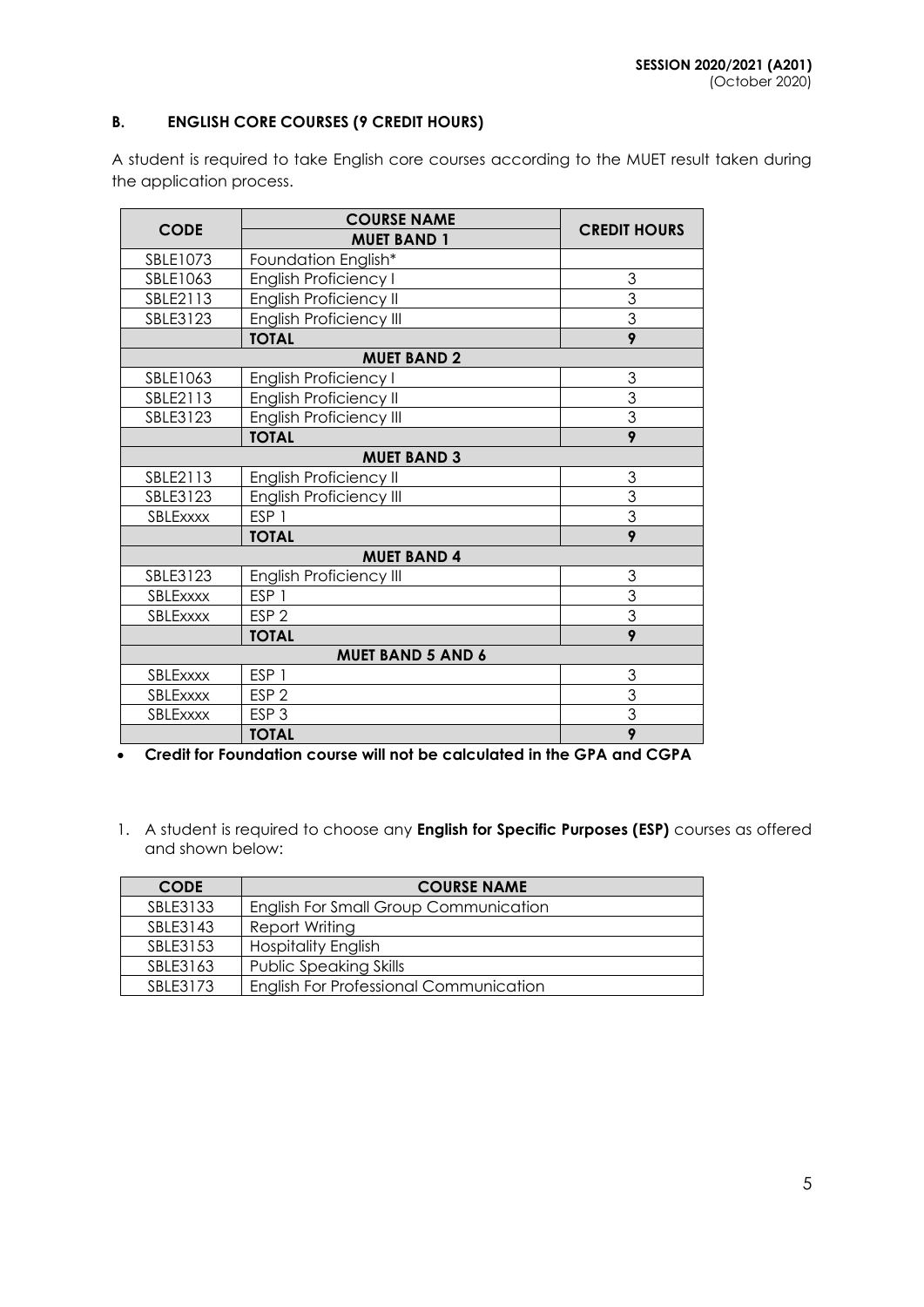# **C. PROGRAMME CORE COURSES (71 CREDIT HOURS)**

| <b>CODE</b>     | <b>COURSE</b>                            | <b>CREDIT</b><br><b>HOURS</b> | <b>PREREQUISITE</b>                                                                                                                                     |
|-----------------|------------------------------------------|-------------------------------|---------------------------------------------------------------------------------------------------------------------------------------------------------|
| BEEB1013        | Principles of Economics                  | 3                             | <b>NONE</b>                                                                                                                                             |
| <b>BKAF1023</b> | Introduction to Financial Accounting     | 3                             | <b>NONE</b>                                                                                                                                             |
| <b>BPMN1013</b> | Introduction to Management               | 3                             | <b>NONE</b>                                                                                                                                             |
| <b>BPMN3023</b> | Strategic Management                     | 3                             | Have taken and passed<br>100 credit hours                                                                                                               |
| <b>BPMN3123</b> | <b>Management Ethics</b>                 | 3                             | <b>NONE</b>                                                                                                                                             |
| <b>BPMN3143</b> | Research Methodology                     | 3                             | SQQS1013 Elementary<br>Statistics AND have<br>completed at least 70<br>credit hours                                                                     |
| <b>BWBB3053</b> | Marketing of Financial Services          | 3                             | <b>NONE</b>                                                                                                                                             |
| <b>BWFF2033</b> | <b>Financial Management</b>              | 3                             | BKAF1023 Introduction to<br>Financial Accounting OR<br><b>BKAL1013 Business</b><br>Accounting OR<br>BKAR1013 Financial<br>Accounting and<br>Reporting I |
| <b>BWFF2043</b> | Advanced Financial Management            | 3                             | BWFF2033 Financial<br>Management                                                                                                                        |
| <b>BWRR1013</b> | <b>Risk and Insurance</b>                | 3                             | <b>NONE</b>                                                                                                                                             |
| <b>BWRR3033</b> | <b>Risk Management</b>                   | 3                             | <b>BWFF2033 Financial</b><br>Management                                                                                                                 |
| <b>BWRR3043</b> | Employee Benefits Management             | 3                             | BWRR1013 Risk and<br>Insurance AND<br><b>BWFF2033 Financial</b><br>Management                                                                           |
| <b>BWRR3093</b> | Risk Management and Insurance<br>Seminar | 3                             | Final Year AND Have<br>completed at least 100<br>credit hours                                                                                           |
| <b>BWRR3123</b> | Corporate Governance                     | 3                             | <b>NONE</b>                                                                                                                                             |
| <b>BWRR3133</b> | <b>Risk Analysis and Decision Making</b> | 3                             | BWRR1013 Risk and<br>Insurance AND<br>BWFF2043 Advanced<br>Financial Management                                                                         |
| <b>BWRR3143</b> | Property and Liability Risk Management   | 3                             | BWRR1013 Risk and<br>Insurance                                                                                                                          |
| <b>BWRR3153</b> | <b>Risk Financing</b>                    | 3                             | BWRR1013 Risk and<br>Insurance <b>AND</b><br>BWFF2043 Advanced<br><b>Financial Management</b>                                                           |
| <b>BWRR3163</b> | <b>Business Continuity Management</b>    | 3                             | BWRR1013 Risk and<br>Insurance                                                                                                                          |
| <b>GLUL2023</b> | <b>Business Law</b>                      | 3                             | <b>NONE</b>                                                                                                                                             |
| SQQS1013        | Introduction to Statistics               | 3                             | <b>NONE</b>                                                                                                                                             |
| SQQS2013        | <b>Applied Statistics</b>                | 3                             | SQQS1013 Introduction<br>to Statistics                                                                                                                  |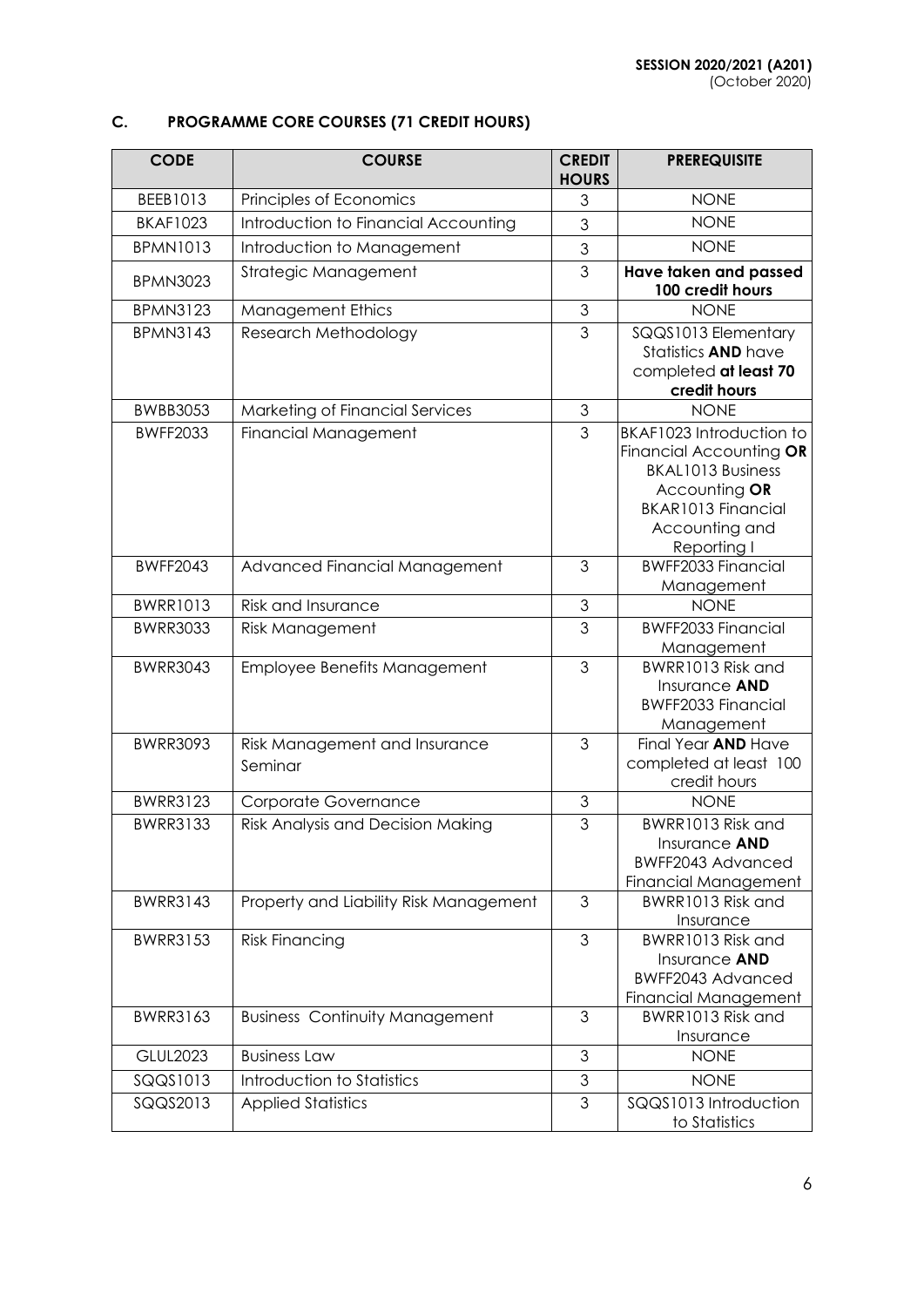| <b>BWRX4908</b> | Practicum | Have taken and pass all |
|-----------------|-----------|-------------------------|
|                 |           | courses under the       |
|                 |           | programe structure      |

# **D. MINOR (MINIMUM 18 CREDIT HOURS)**

Students **MUST** choose **ONE (1)** Minor from the following lists offered by the University in order to fulfill the programme structure requirement for the graduation.

Refer to **Appendix A**

# **E. PROGRAMME ELECTIVES (12 CREDIT HOURS)**

Choose any of the **FOUR (4)** courses from the list below:

| <b>CODE</b>     | <b>COURSE</b>                       | <b>CREDIT</b><br><b>HOURS</b> | <b>PREREQUISITE</b>       |
|-----------------|-------------------------------------|-------------------------------|---------------------------|
| <b>BWFF3013</b> | Corporate Finance                   | 3                             | <b>BWFF2043 Advanced</b>  |
|                 |                                     |                               | Financial                 |
|                 |                                     |                               | Management                |
| <b>BWRR2033</b> | Life and Health Insurance           | 3                             | BWRR1013 Risk and         |
|                 |                                     |                               | Insurance AND             |
|                 |                                     |                               | <b>BWFF2033 Financial</b> |
|                 |                                     |                               | Management                |
| <b>BWRR2043</b> | <b>Insurance Company Operations</b> | 3                             | BWRR1013 Risk and         |
|                 |                                     |                               | Insurance                 |
| <b>BWRR3023</b> | <b>Actuarial Science</b>            | 3                             | <b>BWFF2033 Financial</b> |
|                 |                                     |                               | Management                |
| <b>BWRR3053</b> | Reinsurance                         | 3                             | BWRR1013 Risk and         |
|                 |                                     |                               | Insurance                 |
| <b>BWRR3063</b> | <b>Financial Risk Management</b>    | 3                             | BWFF2043 Advanced         |
|                 |                                     |                               | Financial                 |
|                 |                                     |                               | Management                |
| <b>BWRR3073</b> | Credit Risk Management              | 3                             | <b>BWFF2033 Financial</b> |
|                 |                                     |                               | Management                |
| <b>BWRR3083</b> | Marine and Aviation Insurance       | 3                             | BWRR1013 Risk and         |
|                 |                                     |                               | Insurance                 |
| <b>BWRR3173</b> | Personal Insurance                  | 3                             | BWRR1013 Risk and         |
|                 |                                     |                               | Insurance                 |
| BWRS2013        | Takaful                             | 3                             | <b>NONE</b>               |
| <b>BWRZ3993</b> | Project Paper                       | 3                             | <b>BPMN 3143 Research</b> |
|                 |                                     |                               | Methodology               |
|                 |                                     |                               | <b>AND</b>                |
|                 |                                     |                               | have completed at         |
|                 |                                     |                               | least 100 credit hours    |
| GLUE3013        | Insurance Law                       | 3                             | <b>NONE</b>               |
| SBLE3163        | <b>Public Speaking Skills</b>       | 3                             | SBLE3123 English          |
|                 |                                     |                               | Proficiency III           |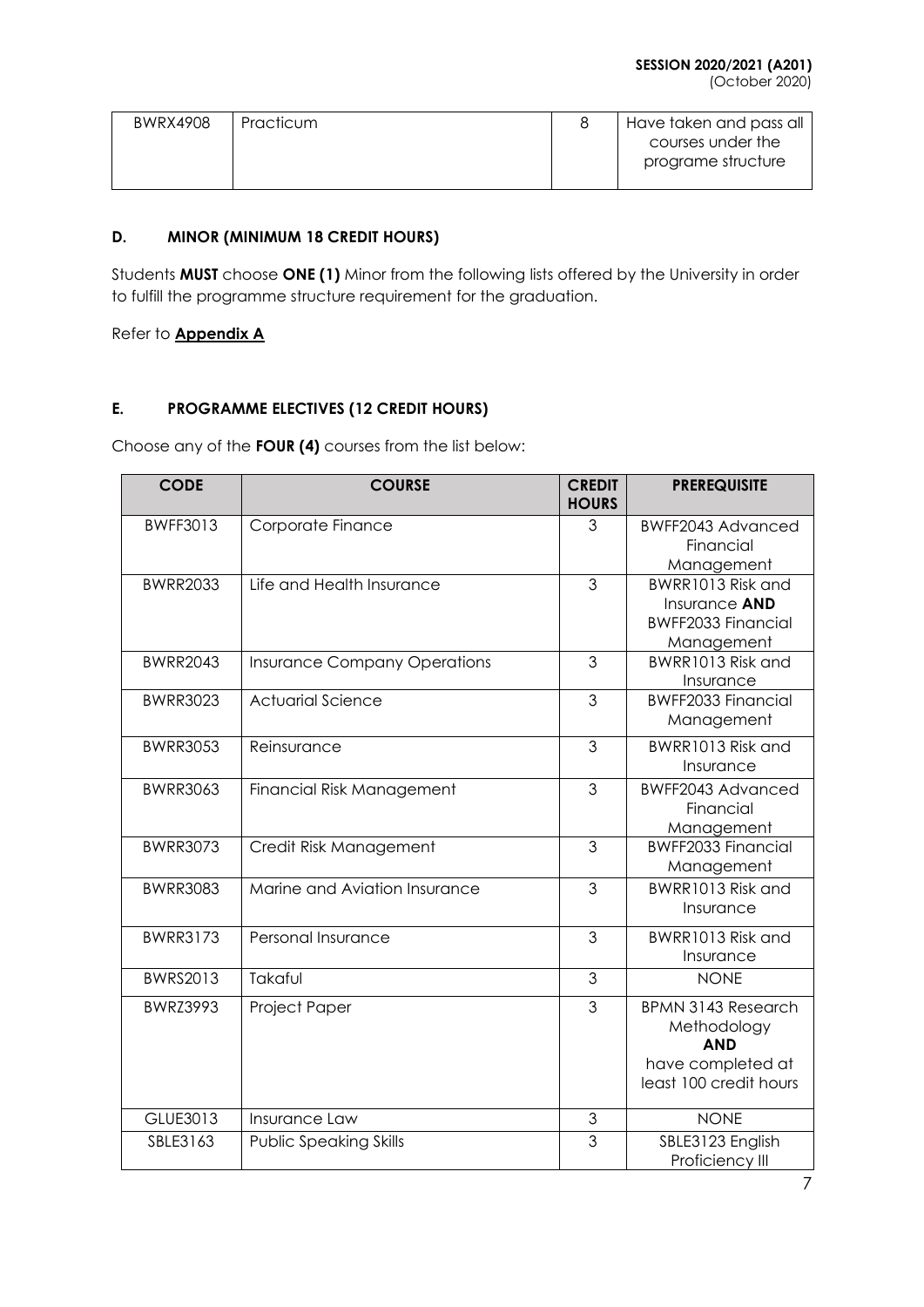# **F. FREE ELECTIVE (3 CREDIT HOURS)**

Students can choose **ONE (1)** course offered by other programme within school or any course offered by other school's subject to the following:

i. Must fulfill prerequisite course, if any.

- ii. Equivalent courses are not considered as free elective, the courses are listed below:
	- GMGF1013 Economic & Public Management
	- BKAL1013 Business Accounting
	- BKAR1013 Financial Accounting & Reporting

# **COURSES OFFERED BY SEMESTER**

|                | <b>CODE</b>     | <b>COURSE NAME</b>                     | <b>FIRST</b><br><b>SEMESTER</b> | <b>SECOND</b><br><b>SEMESTER</b> |
|----------------|-----------------|----------------------------------------|---------------------------------|----------------------------------|
| 1              | <b>BWRR1013</b> | Risk and Insurance                     | X                               | X                                |
| $\overline{2}$ | <b>BWRR2033</b> | Life and Health Insurance*             | X                               |                                  |
| 3              | <b>BWRR2043</b> | Insurance Company Operations*          | X                               |                                  |
| 4              | <b>BWRR3023</b> | Actuarial Science*                     |                                 |                                  |
| 5              | <b>BWRR3033</b> | Risk Management                        | X                               | X                                |
| 6              | <b>BWRR3043</b> | Employee Benefits Management           | Χ                               | X                                |
| 7              | <b>BWRR3053</b> | Reinsurance*                           |                                 |                                  |
| 8              | <b>BWRR3063</b> | Financial Risk Management*             | X                               |                                  |
| 9              | <b>BWRR3073</b> | Credit Risk Management*                |                                 | X                                |
| 10             | <b>BWRR3083</b> | Marine and Aviation Insurance*         |                                 | X                                |
| 11             | <b>BWRR3093</b> | Risk Management and Insurance Seminar  | X                               | X                                |
| 12             | <b>BWRR3103</b> | Estate Planning*                       |                                 | X                                |
| 13             | <b>BWRR3113</b> | Retirement Planning*                   | X                               |                                  |
| 14             | <b>BWRR3123</b> | Corporate Governance                   | X                               | X                                |
| 15             | <b>BWRR3133</b> | Risk Analysis and Decision Making      | Χ                               |                                  |
| 16             | <b>BWRR3143</b> | Property and Liability Risk Management |                                 | X                                |
| 17             | <b>BWRR3153</b> | <b>Risk Financing</b>                  |                                 | X                                |
| 18             | <b>BWRR3163</b> | <b>Business Continuity Management</b>  | Χ                               |                                  |
| 19             | <b>BWRR3173</b> | Personal Insurance*                    |                                 | X                                |
| 20             | <b>BWRS2013</b> | Takaful*                               | X                               | Χ                                |
| 21             | <b>BWRZ3993</b> | Project Paper*                         | Χ                               | Χ                                |

# **Elective Courses**

These courses are offered as planned in the above table. However, **it is not compulsory** for the School to offer these courses for each semester. Courses will be offered subject to lecturer's availability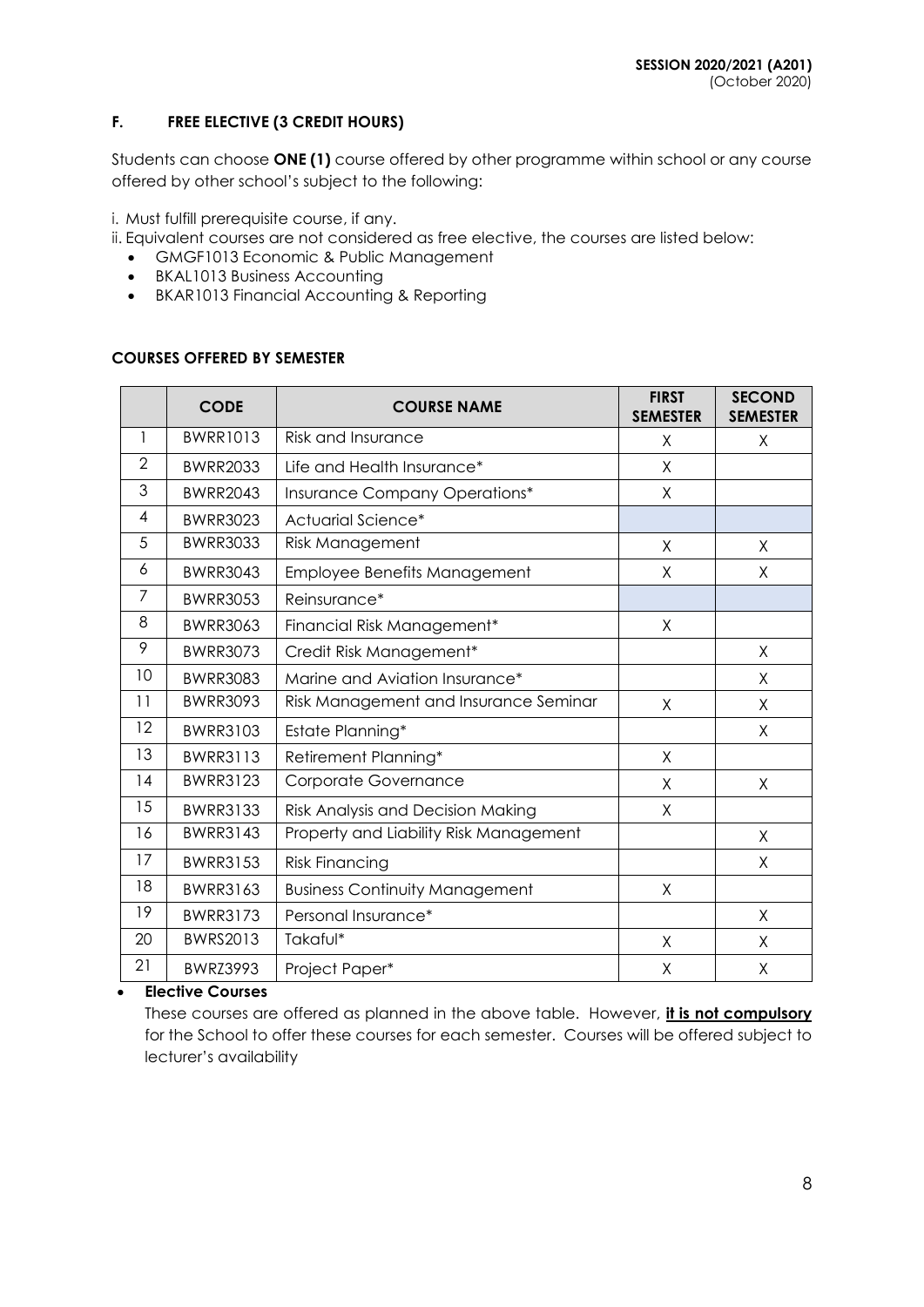# **PROPOSED COURSE REGISTRATION FOR BACHELOR OF RISK MANAGEMENT AND INSURANCE WITH HONOURS [BRMI (HONS)]**

| Code                               | 1st Semester                                 | <b>Credit</b><br><b>Hours</b> | Code                        | 2nd Semester                            | <b>Credit</b><br><b>Hours</b>  |
|------------------------------------|----------------------------------------------|-------------------------------|-----------------------------|-----------------------------------------|--------------------------------|
| <b>BKAF1023</b>                    | Introduction to                              | 3                             | <b>BWFF2033</b>             | Financial                               | 3                              |
|                                    | <b>Financial Accounting</b>                  |                               |                             | Management<br><b>Business Law</b>       |                                |
| <b>BWRR1013</b><br><b>BPMN1013</b> | <b>Risk and Insurance</b><br>Introduction to | 3<br>3                        | <b>GLUL2023</b><br>SBLEXXXX | <b>English Core Course</b>              | $\ensuremath{\mathsf{3}}$<br>3 |
|                                    | Management                                   |                               | SQQS1013                    | Introduction to                         | $\overline{3}$                 |
| <b>SADN1033</b>                    | Malaysian Nationhood                         | 3                             |                             | <b>Statistics</b>                       |                                |
|                                    | Studies                                      |                               | MPU1013                     | Penghayatan Etika &                     | $\mathfrak 3$                  |
| SBLEXXXX                           | <b>English Core Course</b>                   | 3                             |                             | Peradaban                               | 3                              |
| <b>VXXXXXXX</b>                    | Co-curriculum I                              | 1                             | MPU1043                     | Falsafah & Isu Semasa                   |                                |
|                                    |                                              |                               | <b>VXXXXXXX</b>             | Co-curriculum II                        | 1                              |
|                                    | <b>TOTAL</b>                                 | 16                            |                             | <b>TOTAL</b>                            | 19                             |
| Code                               | 3rd Semester                                 | <b>Credit</b><br><b>Hours</b> | Code                        | <b>4th Semester</b>                     | <b>Credit</b><br><b>Hours</b>  |
| BEEB1013                           | Principles of                                | 3                             | <b>BPMN3123</b>             | <b>Management Ethics</b>                | 3                              |
|                                    | Economics                                    |                               | <b>BWRR3033</b>             | <b>Risk Management</b>                  | $\mathsf 3$                    |
| <b>BWFF2043</b>                    | <b>Advanced Financial</b><br>Management      | 3                             | <b>BWRR3043</b>             | <b>Employee Benefits</b><br>Management  | 3                              |
| <b>BPME1013</b>                    | Introduction to                              | 3                             |                             | Programme Elective 1                    | $\ensuremath{\mathsf{3}}$      |
|                                    | Entrepreneurship                             |                               |                             | Programme Elective 2                    | 3                              |
| SQQS2013                           | <b>Applied Statistics</b>                    | 3                             |                             | Minor 2                                 | 3                              |
| SBLEXXXX                           | <b>English Core Course</b>                   | 3                             |                             | Co-curriculum IV                        | $\mathbf{1}$                   |
|                                    | Minor 1                                      | 3                             | <b>VXXXXXXX</b>             |                                         |                                |
| <b>VXXXXXXX</b>                    | Co-curriculum III                            |                               |                             |                                         |                                |
|                                    |                                              |                               |                             |                                         |                                |
|                                    | <b>TOTAL</b>                                 | 19                            |                             | <b>TOTAL</b>                            | 19                             |
| Code                               | 5th Semester                                 | <b>Credit</b><br><b>Hours</b> | Code                        | 6th semester                            | <b>Credit</b><br><b>Hours</b>  |
| <b>BWRR3123</b>                    | Corporate                                    | 3                             | <b>BPMN3143</b>             | Research                                | 3                              |
|                                    | Governance                                   |                               |                             | Methodology                             |                                |
| <b>BWRR3133</b>                    | Risk Analysis & Decision                     | 3                             | <b>BWBB3053</b>             | Marketing of Financial                  | 3                              |
|                                    | Making                                       |                               |                             | Services                                |                                |
| <b>BWRR3163</b>                    | <b>Business Continuity</b><br>Management     | 3                             | <b>BWRR3143</b>             | Property & Liability Risk<br>Management | 3                              |
|                                    | Programme Elective 3                         | 3                             | <b>BWRR3153</b>             | <b>Risk Financing</b>                   | 3                              |
|                                    | Minor 3                                      | 3                             |                             | Programme Elective 4                    | 3                              |
|                                    | Minor 4                                      | 3                             |                             |                                         |                                |
|                                    | <b>TOTAL</b>                                 | 18                            |                             | <b>TOTAL</b>                            | 15                             |
| Code                               | 7th semester                                 | <b>Credit</b><br><b>Hours</b> | Code                        | <b>8th Semester</b>                     | <b>Credit</b><br><b>Hours</b>  |
| BPMN3023 Strategic                 |                                              | 3                             | <b>BWRX4908</b>             | Practicum                               | 8                              |
|                                    | Management                                   |                               |                             |                                         |                                |
|                                    | BWRR3093 Risk Management &                   | 3                             |                             |                                         |                                |
|                                    | <b>Insurance Seminar</b>                     |                               |                             |                                         |                                |
|                                    | <b>Free Elective</b>                         | 3                             |                             |                                         |                                |
|                                    | Minor 5                                      | 3<br>3                        |                             |                                         |                                |
|                                    | Minor 6                                      |                               |                             |                                         |                                |

**Total Overall Credit Hours: 129 Credit Hours**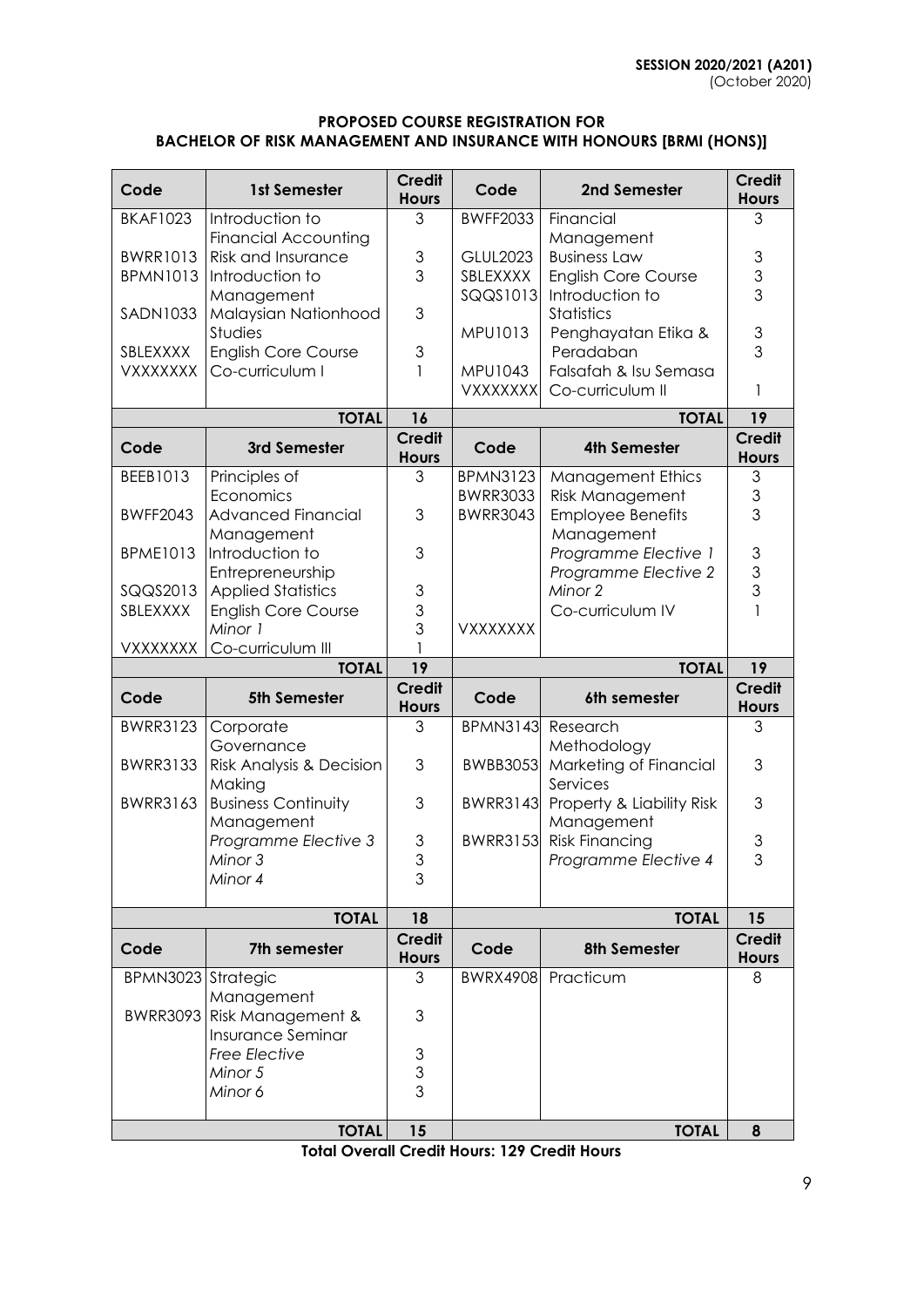## **COURSE SYNOPSIS**

## **BWRR1013 RISK AND INSURANCE PREREQUISITE NONE**

This course emphasize on the basic concept of risk and insurance. This course is the basic course in risk and insurance management. Among the important topics include introduction to risk, techniques of risk management, basic concepts and principles of insurance, insurance contract, and types of life and general insurance available in the market.

……………………………………………………………………………

### **BWRR2033 LIFE AND HEALTH INSURANCE**

### **PREREQUISITE BWRR1013 RISK AND INSURANCE AND BWFF2033 FINANCIAL MANAGEMENT**

This course is about life and health insurance. It introduces to the students the various types of life insurance, health insurance and annuity available in the market. The course highlights the characteristics and legal aspects of life and health insurance contracts. This course also covers claim management and the underwriting operations of life insurance companies. Further, students will also learn how to assess insurance company and to evaluate insurance policy, and how to use life and health insurance in personal financial, retirement and business planning.

……………………………………………………………………………

### **BWRR2043 INSURANCE COMPANY OPERATIONS PREREQUISITE BWRR1013 RISK AND INSURANCE**

This course discusses the activities involved in managing an insurance enterprise. Among the important operation covered in this course are rating, underwriting, production, claim settlement, reinsurance and investment. In addition, ethics in insurance operations are also discussed.

……………………………………………………………………………

# **BWRR3023 ACTUARIAL SCIENCE**

#### **PREREQUISITE BWFF2033 FINANCIAL MANAGEMENT**

This course will cover the technical aspects of life insurance. Students will be exposed to the models, symbols and tables applied by actuaries in carrying out calculations on life insurance pricing. Discussions on making decision will be based on mathematics and probability, which include the element of risk.

……………………………………………………………………………

# **BWRR3033 RISK MANAGEMENT PREREQUISITE BWFF2033 FINANCIAL MANAGEMENT**

This course introduces the concept of risk and the importance of risk management to business. Students shall learn the various techniques that can be used to handle risk effectively and systematically through risk management process. Emphasis shall be given to the handling of pure risks faced by business.

……………………………………………………………………………

### **BWRR3043 EMPLOYEE BENEFITS MANAGEMENT PREREQUISITE BWRR1013 RISK AND INSURANCE AND BWFF2033 FINANCIAL MANAGEMENT**

Employee benefit management is very important to an organization because employees are valuable assets. This course discusses the benefits offered to employees and the management of these benefits, including their financing techniques. Among the benefits discussed are health, life insurance and retirement benefits.

……………………………………………………………………………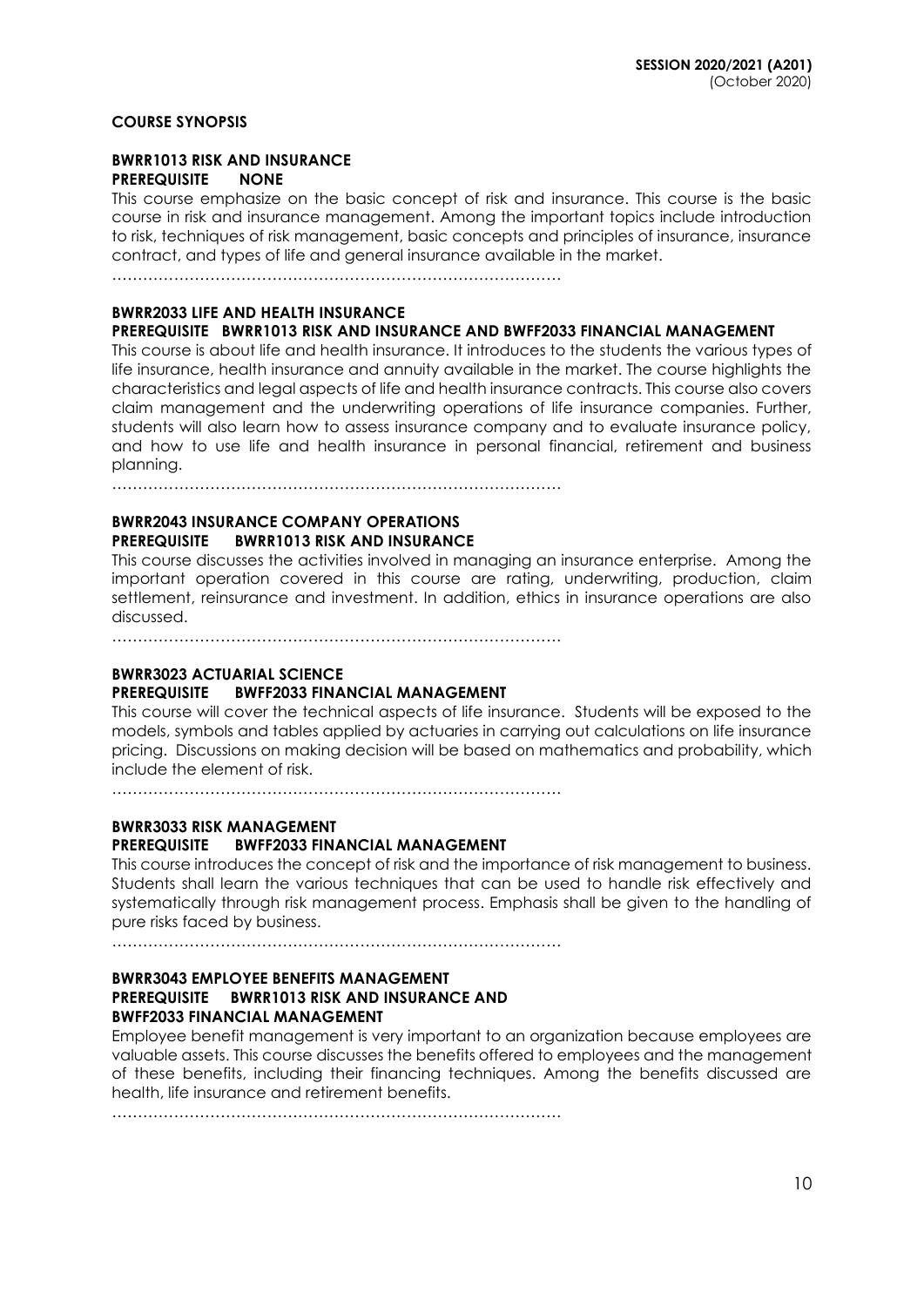#### **BWRR3053 REINSURANCE**

### **PREREQUISITE BWRR1013 RISK AND INSURANCE**

Reinsurance is the shifting of a part of the risk assumed by one insurance company to another. Reinsurance is very important to an insurance company as it allows for diversification of underwriting risk. This course shall introduce the basic principles underlining the reinsurance business. Students will learn the relevant laws and regulations governing the reinsurance practices. Emphasis is given on the methods used in reinsurance operations.

……………………………………………………………………………

# **BWRR3063 FINANCIAL RISK MANAGEMENT PREREQUISITE BWFF2043 ADVANCED FINANCIAL MANAGEMENT**

Risk is an important element feature in any businesses. A company confronts risks associated with the underlying business and financial risks related to market, operational, liquidity and credit risks. These risks influence the decision making process and future performance of a company. In this course, students will learn about the four major types of financial risks; how the risks can be measured and managed. Hence, students will be exposed to risk measurement concept such as Value at Risk (VaR) and examine various types of derivative that can be used to hedge financial risks. Beside these, students will also gain insights about alternative risks transfer methods. Students are required to complete a project related to financial risk management issues in order to enhance their understanding about the subject.

……………………………………………………………………………

### **BWRR3073 CREDIT RISK MANAGEMENT PREREQUISITE BWFF2033 FINANCIAL MANAGEMENT**

This course will focus on credit risk and its management. Credit risk is defined as the probability of not receiving expected payment. Issues will include credit risk facing banks, financial institutions, insurance companies, industrial companies, pension funds, pool fund, derivatives traders, clearing house and bourses. Methods and techniques in credit risk management such as credit risk model and portfolio approach.

……………………………………………………………………………

# **BWRR3083 MARINE AND AVIATION INSURANCE PREREQUISITE BWRR1013 RISK AND INSURANCE**

This course covers all aspects in the understanding of the principles, operations, applications and issues in aviation and marine transportation insurance. The discussions include the legal aspects of marine and aviation insurance, cargo insurance and risk management in aviation.

……………………………………………………………………………

# **BWRR3093 RISK MANAGEMENT AND INSURANCE SEMINAR**

# **PREREQUISITE FINAL YEAR AND HAVE COMPLETED AT LEAST 100 CREDIT HOURS**

This course is a comprehensive course that provides students with an opportunity to apply the knowledge of risk management and insurance they have gained in the past to discuss case studies. Different approaches will be used so that students can apply the concepts, principles and theories they have learned in managing risk. A great emphasis is given on training the ability of students to discuss selected case studies. As such students are required to make preparation and presentation to demonstrate their ability to synthesize and to apply their risk management knowledge wisely when analysing and solving business problems.

……………………………………………………………………………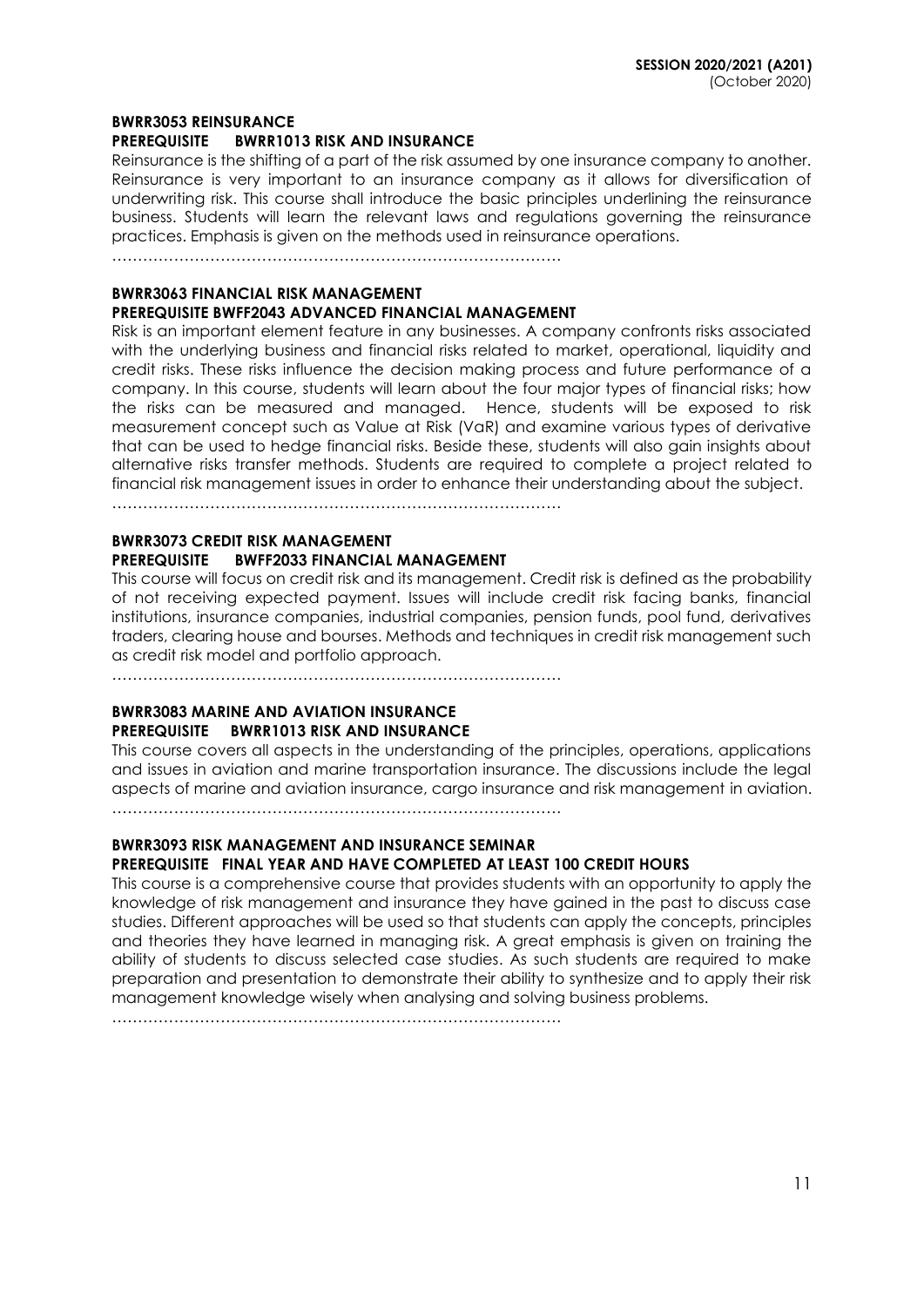#### **BWRR3103 ESTATE PLANNING**

### **PREREQUISITE BWFF2033 FINANCIAL MANAGEMENT**

This course concentrates on one of the important areas in financial planning which is estate planning. In Part 1, the definition and scope of estate planning are explained. Next, students are introduced to the various techniques and procedures on how to distribute assets effectively to heirs. The probate process and strategies for gifting are also covered. Further management of property and its disposition is described with use of such relevant tools as revocable living trusts, wills and will substitutes. This course also reviews various business structures and the special issues associated with creation, retention or disposition of a business interest in a family's financial planning. Overall this course will give the student's ability to apply these concepts to best serve their estate planning needs and also the specific needs of clients.

……………………………………………………………………………

### **BWRR3113 RETIREMENT PLANNING**

### **PREREQUISITE BWFF2033 FINANCIAL MANAGEMENT**

This course concentrate on another important aspect of financial planning which is retirement planning. The course will examine the saving strategies related to determining the retirement income needs, wealth building and capital preservation. The course will familiarize students with important retirement planning concepts, including the government retirement program, savings and investment vehicles. Overall this course will give the student's ability to apply these concepts to best serve their retirement planning needs and also the specific needs of clients.

……………………………………………………………………………

# **BWRR3123 CORPORATE GOVERNANCE PREREQUISITE NONE**

Corporate governance is concerned with collective action problems among dispersed investors and the reconciliation of conflicts of interest between various corporate stakeholders. The literature on corporate governance discusses, among other things, the role and responsibility of owners, the role and responsibility of boards, executive compensation, internal control and disclosure of governance arrangements. The corporate governance code can be seen in many countries where some have been legislated and some are simply recommended. The purpose of this course is to give an overview of theories, principles as well as regulations related to corporate governance.

……………………………………………………………………………

### **BWRR3133 RISK ANALYSIS AND DECISION MAKING PREREQUISITE BWRR1013 RISK AND INSURANCE AND BWFF2043 ADVANCED FINANCIAL MANAGEMENT**

This course introduces the concept of frequency and severity as the basis of risk analysis. Students shall learn the various techniques and methods that can be used to analyze risk effectively and use the information in making informed decisions. The usage of relevant risk analysis solutions available in the market shall also be given emphasis in dealing with today's risks.

…………………………………………………………………………....

# **BWRR3143 PROPERTY AND LIABILITY RISK MANAGEMENT PREREQUISITE BWRR1013 RISK AND INSURANCE**

The aim of this course is to provide a sound understanding of property and liability insurance theory, concepts and practices in Malaysia. Emphasis is given in managing property and liability risk with exposure to property and liability insurances. Legal aspect related to the liability risk exposure will also be addressed.

……………………………………………………………………………